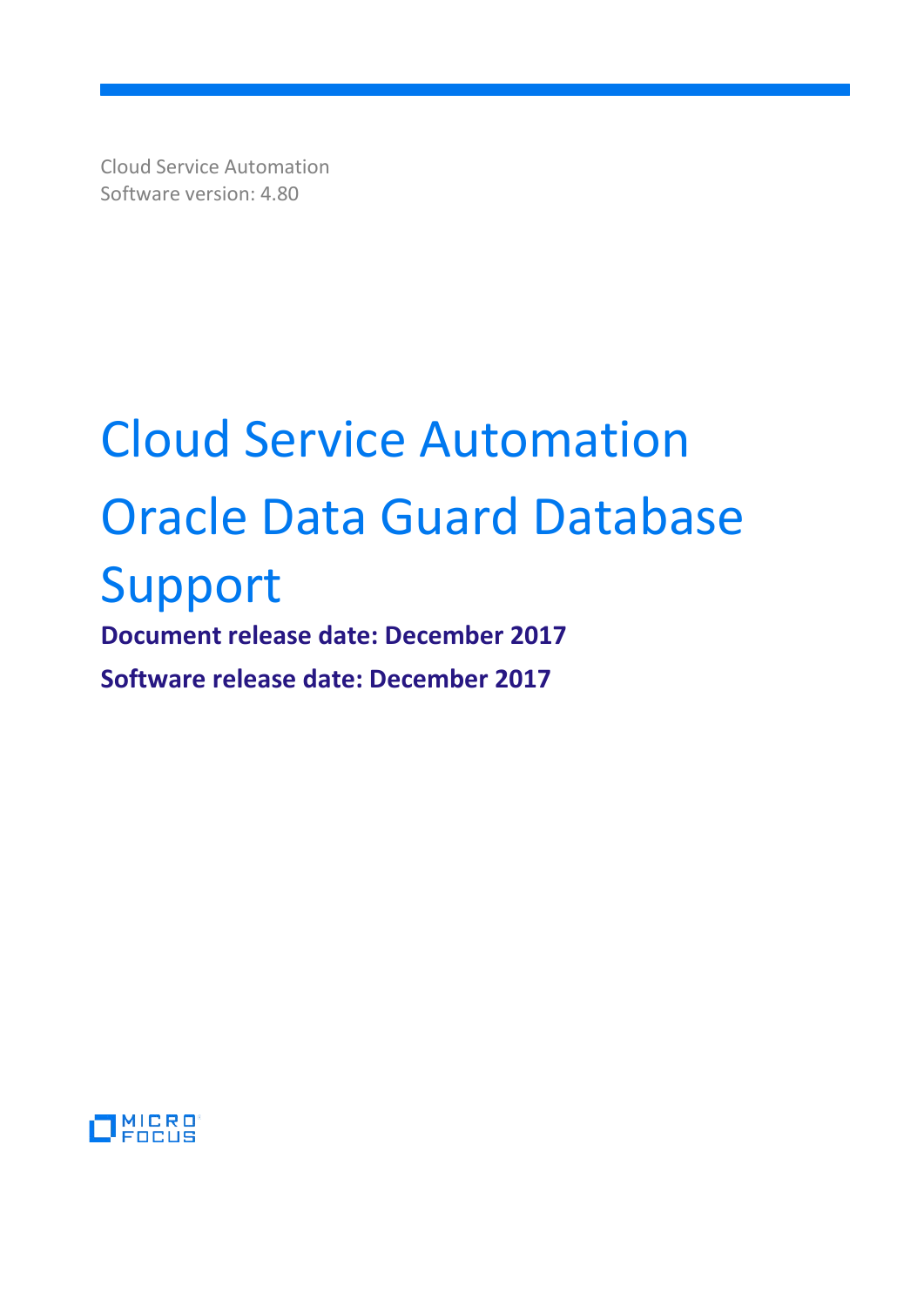# Contents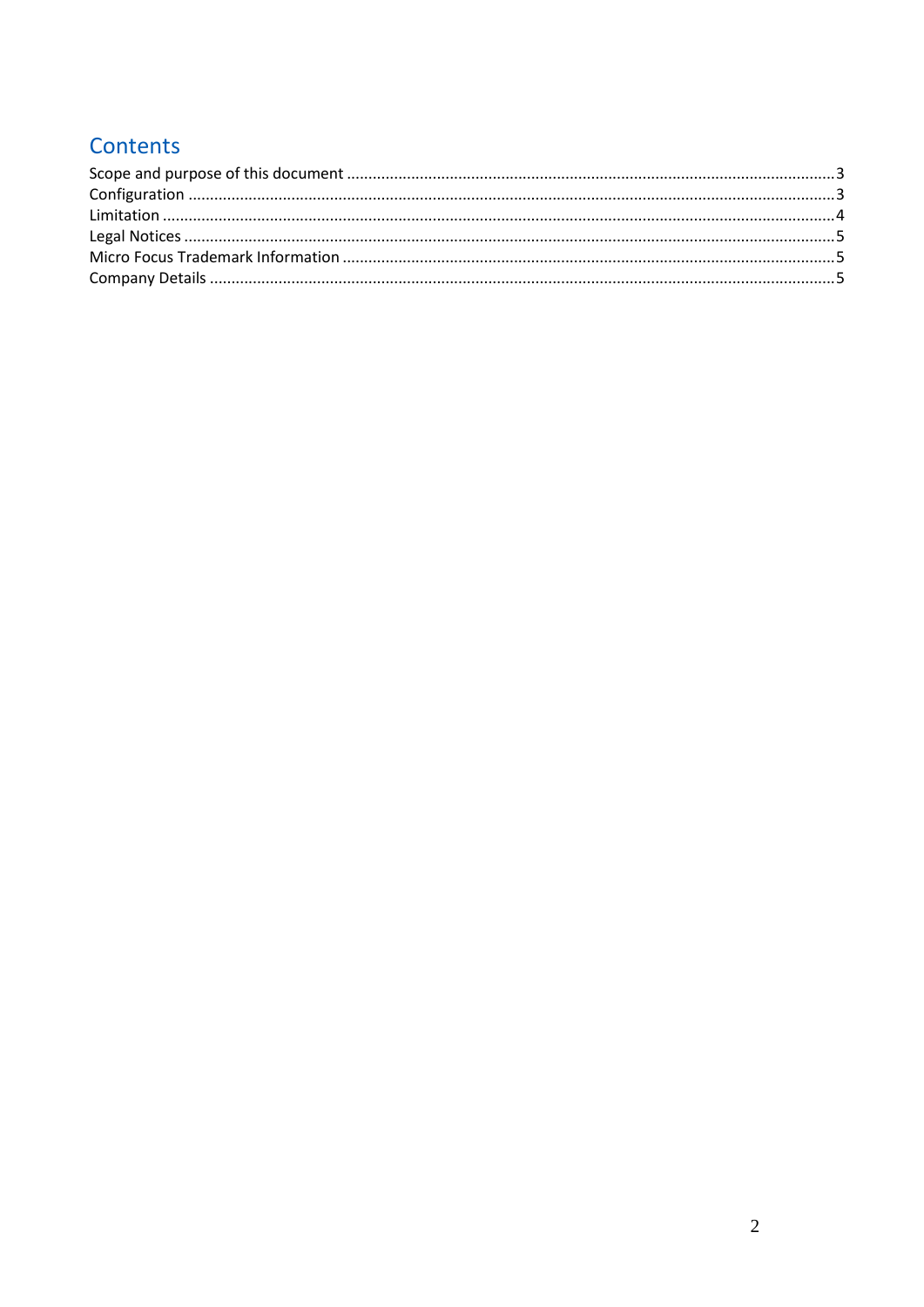#### <span id="page-2-0"></span>**Scope and purpose of this document**

This white paper helps in understanding the Oracle Data Guard support by CSA in 4.80 version. Also, this document explains the configuration that needs to be done for running the application against an Oracle Data Guard instance. This document does not explain how to configure an Oracle Data Guard instance.

<span id="page-2-1"></span>The version of Oracle Data Guard must be as per the versions supported in Oracle database for CSA.

#### **Configuration**

To configure the CSA server instance to connect with an Oracle Data Guard instance, you need FQDN, port, and SID of the database server which is the currently active instance.

If there are two Oracle Data Guard nodes in which one is an active instance and another is a stand-by instance, the CSA server will be fully functional only when the instance is connected with an active Data Guard instance.

**Note**: This configuration is for CSA and Workflow Designer. For Operations Orchestration Central related support, refer to respective documentation for further details.

You can change these configurations during installation of CSA against the currently active DB node, or later, as required.

If you are using a scan listener, then the CSA server has connection to database node with WRITE and READ access. If there is no scan listeners configured, then user intervention is required to modify the configuration, if the currently active node goes down and the standby node becomes the new active node.

Stop CSA, MPP, and all relevant services before performing the below steps to configure CSA for Oracle Data Guard support.

1. In the machine where CSA is running, go to **%CSA\_HOME%\CSA\jbossas\standalone\configuration\**. Edit **standalone.xml** and make the changes related to CSA and IdM as shown in the below.

```
jndi-name="java:jboss/datasources/csaDS" pool-name="0
    <connection-url>idbc:oracle:thin:@//primarydgnode.lab.local:1521/csa</connection-url>
    <driver>oracleDriver</driver>
    <pool>
       \text{min-pool} - \text{size} \ge 10\frac{\text{min-pool}}{\text{min-pool}} - \text{size}<max-pool-size>200</max-pool-size>
        <prefill>true</prefill>
        <flush-strategy>FailingConnectionOnly</flush-strategy>
    </pool>
   <security>
        <security-domain>csa-encryption-sec</security-domain>
    \langle/security>
    <validation>
       <valid-connection-checker class-name="org.jboss.jca.adapters.jdbc.extensions.oracle.OracleValidConnectionChecker"/>
       <validate-on-match>true</validate-on-match>
    </validation>
</datasource>
.<br><datasource enabled="true" jndi-name="java:jboss/datasources/idmDS" jta="true" pool-name=<mark>"idMDS"</mark> use-com="true" use-java-context="true">
    <connection-url>jdbc:oracle:thin:@//primarydgnode.lab.local:1521/csa</connection-url>
    <driver>oracleDriver</driver>
    <sub>pool</sub></sub>
        <min-pool-size>10</min-pool-size
        <max-pool-size>200</max-pool-size>
        <prefill>true</prefill>
        \verb|<float-strategy>ildegroup;\newline</math>\langle / \text{pool} \rangle<security>
       <security-domain>idm-encryption-sec</security-domain>
    </security>
    <validation>
       <valid-connection-checker class-name="org.iboss.ica.adapters.idbc.extensions.oracle.OracleValidConnectionChecker"/>
        <validate-on-match>true</validate-on-match
    \langle/validation>
</datasource
```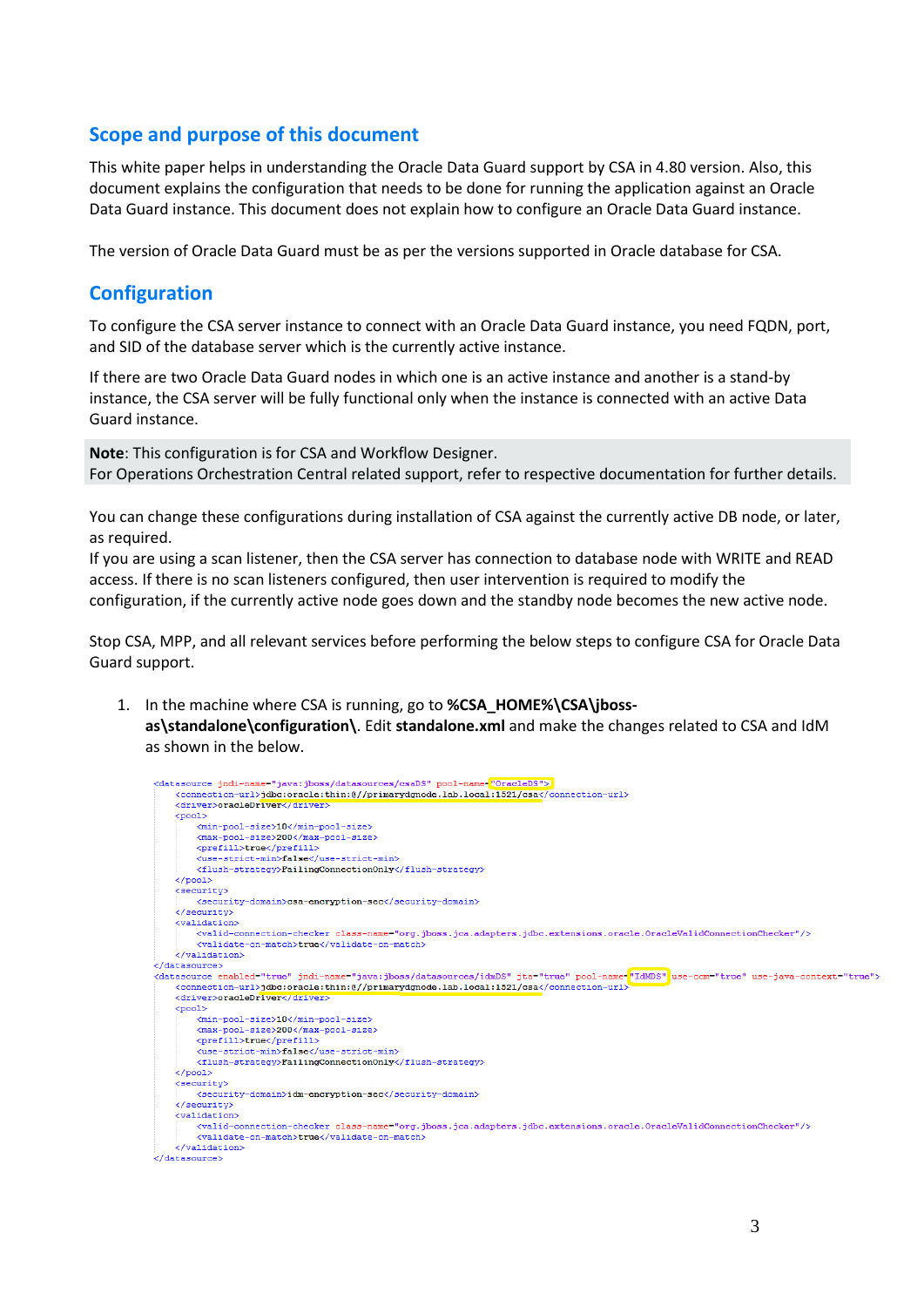**Note:** You can also select to configure with scan listener model, where scan listener will internally connect to the node which has READ and WRITE access.

2. Go to **%CSA\_HOME%\workflow-designer\designer\conf\database.properties**. Edit **standalone.xml**  and change the value of jdbc.url to the active Data Guard node as shown below.<br> $\frac{1}{4}$  generated by the installation wizard

```
#Mon Feb 06 15:15:14 IST 2017
db.pool.maxPoolSize=40
db.pool.minPoolSize=8
db.validateQuery=SELECT 1 FROM DUAL
db.pool.maxIdleTime=300
jdbc.driver class=oracle.jdbc.OracleDriver
db.username=csawddbuser
db.show sql=false
jdbc.url=jdbc\:oracle\:thin\:@//primarydgnode.lab.local\:1521/csa
db.password={ENCRYPTED}qDARx4kkM7YXhVI++s6ebg\=\=
```
3. Restart all the services which were stopped before making these changes.

## <span id="page-3-0"></span>**Limitation**

CSA / Workflow designer support for Oracle Data Guard is limited. It always has access to the database node which has READ and WRITE access using a mechanism such as scan listener to the primary node. And in case, the node connected by CSA / Workflow Designer does not have READ/WRITE access, then the CSA/Workflow Designer will not be functional.